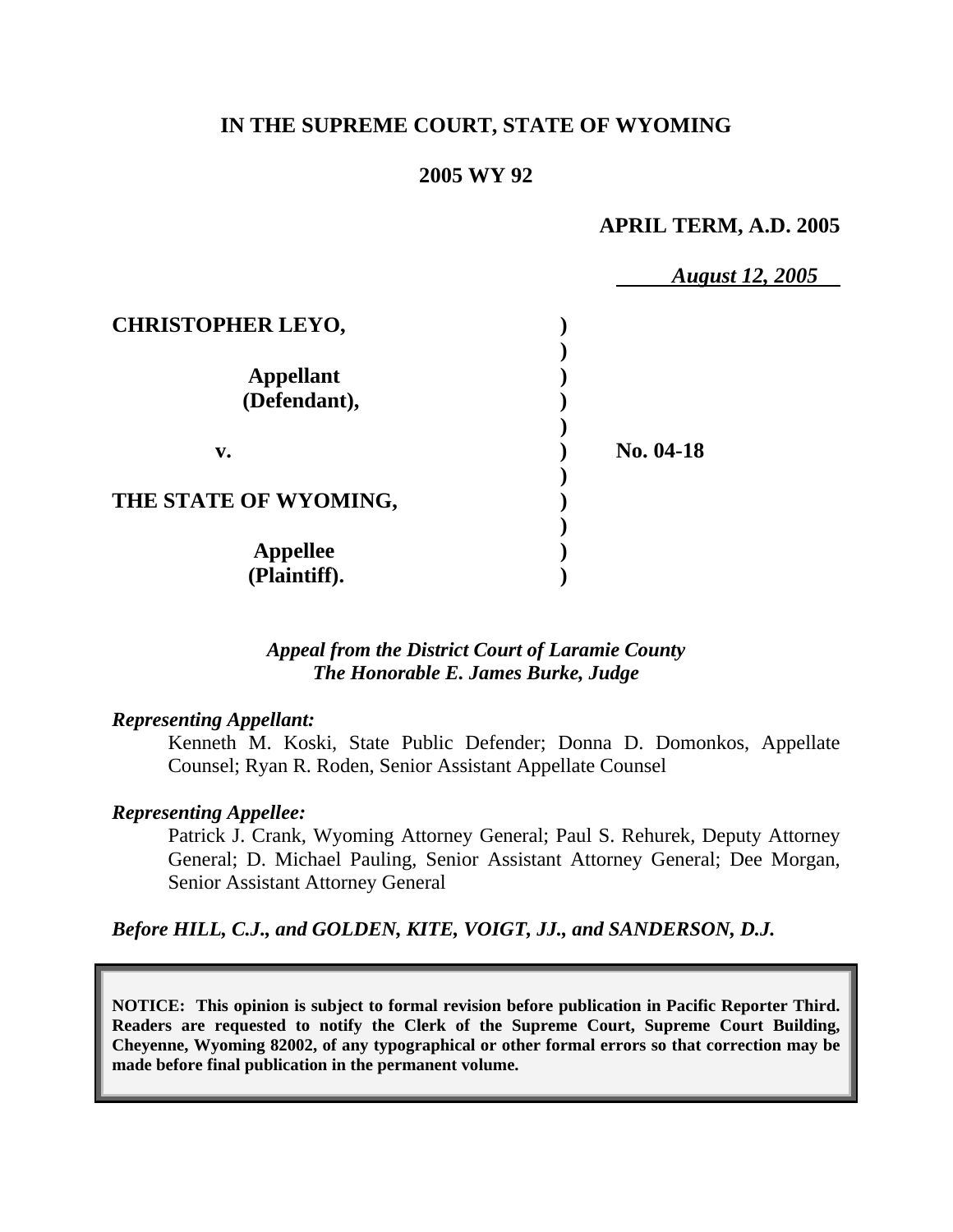## **GOLDEN, Justice**.

[¶1] Christopher Leyo appeals his convictions on two counts of delivering a controlled substance  $(methamphetamine)^1$  $(methamphetamine)^1$  and one count of conspiracy to deliver a controlled substance (methamphetamine).<sup>[2](#page-1-1)</sup> Leyo claims there was insufficient evidence to sustain his convictions and prosecutorial misconduct occurred during closing argument. Finding no error, we affirm Leyo's convictions.

#### **ISSUES**

[¶2] Leyo submits the following issues for this Court's review, with which the State generally agrees:

> I. Whether there was sufficient evidence to convict appellant for delivery of a controlled substance and conspiracy to deliver a controlled substance.

> II. Whether prosecutorial misconduct occurred when the prosecutor improperly appealed to community outrage in closing argument, and whether the trial court erred in failing to rectify this error with a proper curative instruction, denying appellant a fair trial.

## **FACTS**

[¶3] In the spring of 2002 Amanda Inman began working as a confidential informant for the Division of Criminal Investigation (DCI). Inman was an intravenous methamphetamine user and a convicted felon. Inman began working for DCI as an informant because she and her boyfriend had been caught delivering methamphetamine. In return for her cooperation, the State offered to recommend probation on the delivery

<span id="page-1-0"></span><sup>&</sup>lt;sup>1</sup> Wyo. Stat. Ann. § 35-7-1031(a) (LexisNexis 2005) provides in pertinent part:

<sup>(</sup>a) Except as authorized by this act, it is unlawful for any person to manufacture, deliver, or possess with intent to manufacture or deliver, a controlled substance.

<span id="page-1-1"></span><sup>&</sup>lt;sup>2</sup> Wyo. Stat. Ann. § 35-7-1042 (LexisNexis 2005) provides:

Any person who attempts or conspires to commit any offense under this article within the state of Wyoming or who conspires to commit an act beyond the state of Wyoming which if done in this state would be an offense punishable under this article, shall be punished by imprisonment or fine or both which may not exceed the maximum punishment prescribed for the offense the commission of which was the object of the attempt or conspiracy.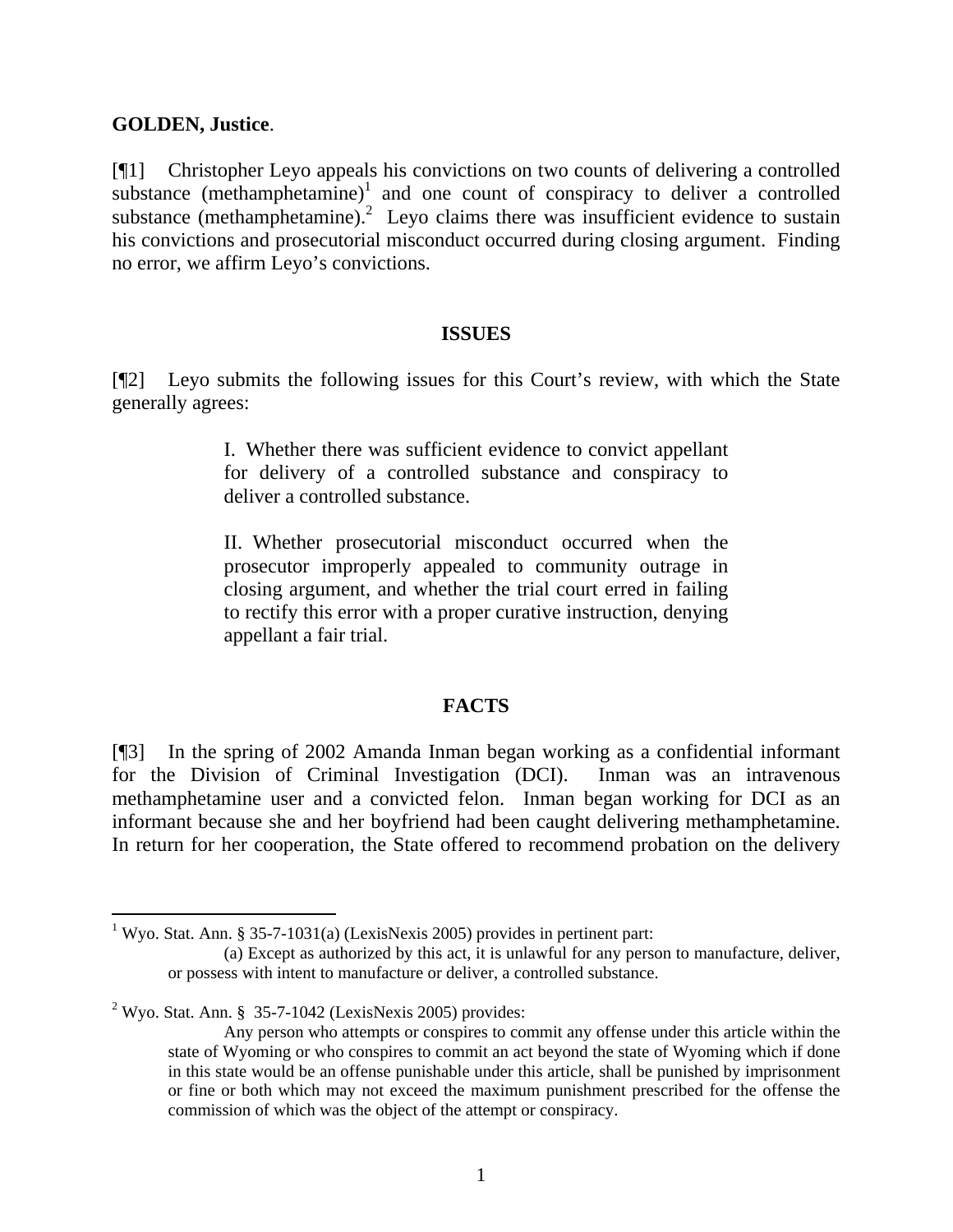charges, drop other charges against her, and help her boyfriend. Pursuant to this deal, Inman provided information to DCI on several different criminal matters.

[¶4] On January 27, 2003, Inman learned she was staying in the same motel as an acquaintance, Michelle Mastin. She went to Mastin's room. Inman found four people in the room, including Mastin and Leyo. Leyo informed Inman that he had some methamphetamine he needed to sell. The next morning, Inman informed an agent with the DCI that she could purchase a quarter gram of methamphetamine from Leyo for \$35.00. DCI proceeded to make arrangements for a controlled buy and executed the controlled buy the same day.

[¶5] DCI followed standard operating procedures for a controlled buy. They had Inman come to the DCI office. After her arrival, a DCI agent searched her vehicle. Inman was searched by a female employee of DCI and fitted with a wireless transmitter. Inman was then given pre-recorded buy money. Inman left the DCI office with, to the best knowledge of the law enforcement representatives present, nothing but the prerecorded buy money. Inman drove straight to Mastin's motel, at all times followed by law enforcement officers. Inman drove normally and was not seen moving her hands around or reaching for anything.

[¶6] The controlled buy took place in Mastin's motel room. Inman went alone to the motel room. DCI maintained surveillance around the motel and monitored the transaction by way of the wireless transmitter. The proceedings as received from the wireless transmitter were recorded to audiotape. Inman returned to her car and drove back to the DCI office, under constant surveillance. Back at the office, Inman was searched again, the methamphetamine was recovered, and Inman was questioned about the buy (debriefed). Inman's car was also searched. Inman then left the office.

[¶7] The second buy took place on February 4, 2003. Prior to February 4, Mastin told Inman that, although her source was leaving town and she personally could not get more methamphetamine for Inman, Leyo could sell Inman some methamphetamine. Inman informed DCI of her negotiations with Mastin. DCI set up a controlled buy and the same procedures were followed. Inman came to the DCI office, she was searched and wired, and she was given pre-recorded buy funds.

[¶8] Inman's driver's license had been suspended so this time a law enforcement officer drove Inman to the buy location. Inman was kept under constant surveillance. Inman entered the motel room alone and returned to the officer waiting for her in the parking lot within six or seven minutes. The proceedings as received from the wireless transmitter were recorded. On this occasion, Inman purchased 1.75 grams of methamphetamine from Leyo for \$130.00. Inman was driven back to the DCI office, the methamphetamine was recovered, Inman was searched and debriefed. The information Inman gave to DCI in the debriefing after both buys corresponded to what DCI agents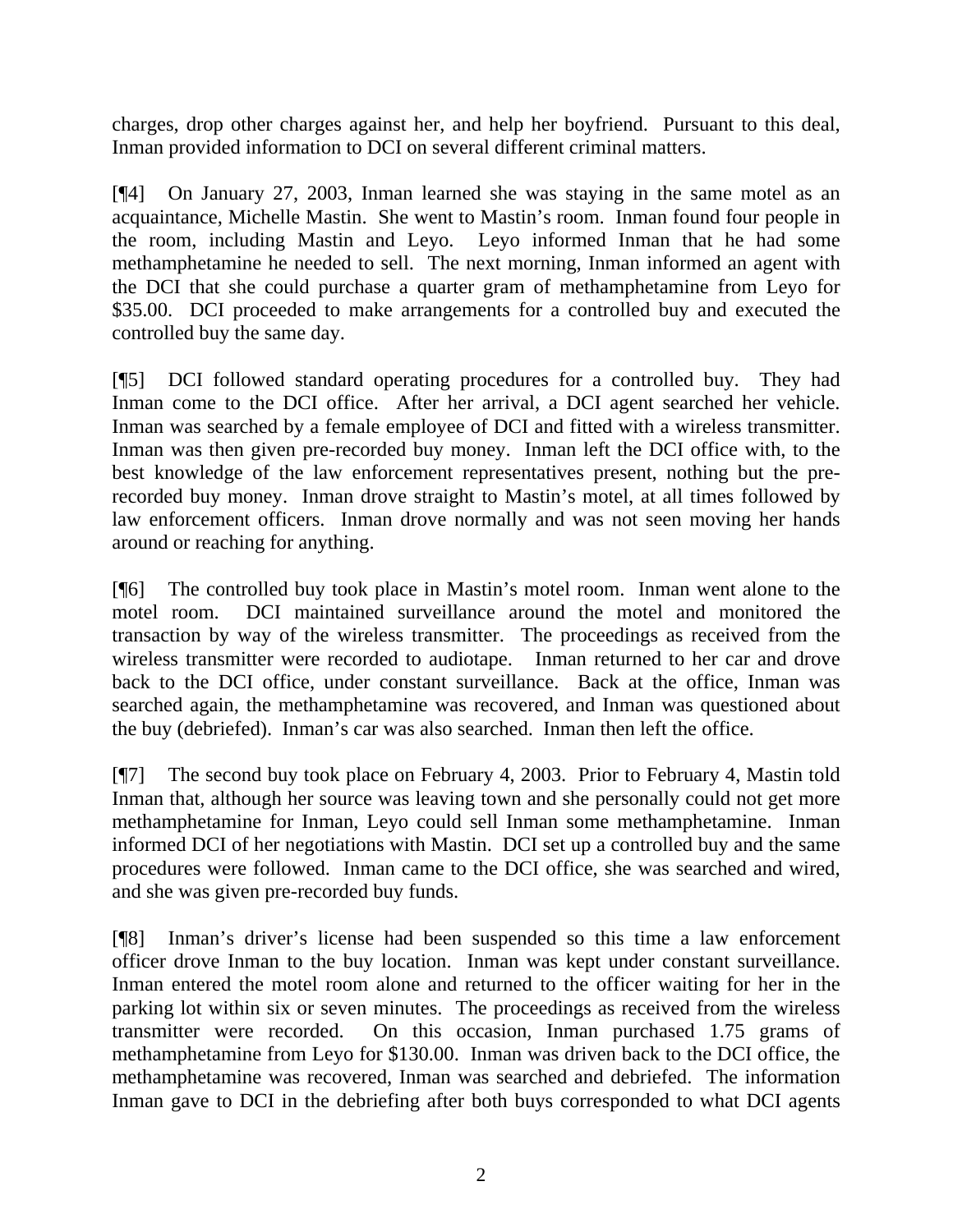were able to hear over the transmitter. The audiotapes that recorded the transactions over the transmitter were played to the jury and admitted as evidence.

[¶9] DCI hoped to make further purchases from Leyo (and hopefully gather evidence regarding Leyo's supplier(s)), but Inman was caught driving with a suspended license and sentenced to forty-five days in jail. Once DCI found out that Inman would be in jail and unavailable to conduct any more controlled buys for them, DCI looked for Leyo and Mastin, but they had vacated the area. Thus, DCI was unable to obtain a search warrant to find pre-recorded buy funds or other evidence of drug related activity.

[¶10] Leyo was eventually arrested on April 22, 2003, and charged with two counts of delivering methamphetamine and one count of conspiracy to deliver methamphetamine. The case was tried to a jury in September 2003. Mastin was not located in time for her to testify at Leyo's trial. Thus, although the State called several law enforcement officers to testify regarding their respective roles in the controlled buys, Inman was the only witness to provide direct testimony of the actual transactions. Specifically, Inman was the only witness to testify that Leyo was the person from whom she bought the methamphetamine. At the time of trial, Inman was in jail for violation of the terms of her probation. She also had been diagnosed with, and was on medication for, schizophrenia. Leyo moved for a judgment of acquittal at the end of the State's case. The motion was denied. Leyo did not put on a defense. The jury convicted Leyo on all three charges.

# **DISCUSSION**

## **A. Sufficiency of the Evidence**

## *Standard of Review*

[¶11] On appeal, Leyo first challenges the sufficiency of the evidence supporting his conviction. When the issue of sufficiency of the evidence is raised on appeal, this Court must respect the role of the fact-finder, in this case the jury, to weigh the credibility of the respective witnesses. A jury is entitled to weigh and disregard any evidence intended to discredit the witnesses for the State. *Broom v. State*, 695 P.2d 640, 642 (Wyo. 1985). This Court does not second-guess the credibility determinations of the jury. *Estrada-Sanchez v. State*, 2003 WY 45, ¶6, 66 P.3d 703, ¶6 (Wyo. 2003). To that end, this Court must presume that the jury resolved any conflict in the evidence in favor of the prosecution. *McFarlane v. State*, 2001 WY 10, ¶4, 17 P.3d 31, ¶4 (Wyo. 2001). Ultimately, in order to preserve the role of the fact-finder, this Court does not review the record evidence to determine if it agrees with the verdict, but rather the critical inquiry of this Court is whether, after viewing the evidence in the light most favorable to the prosecution, any rational trier of fact could have found the essential elements of the crime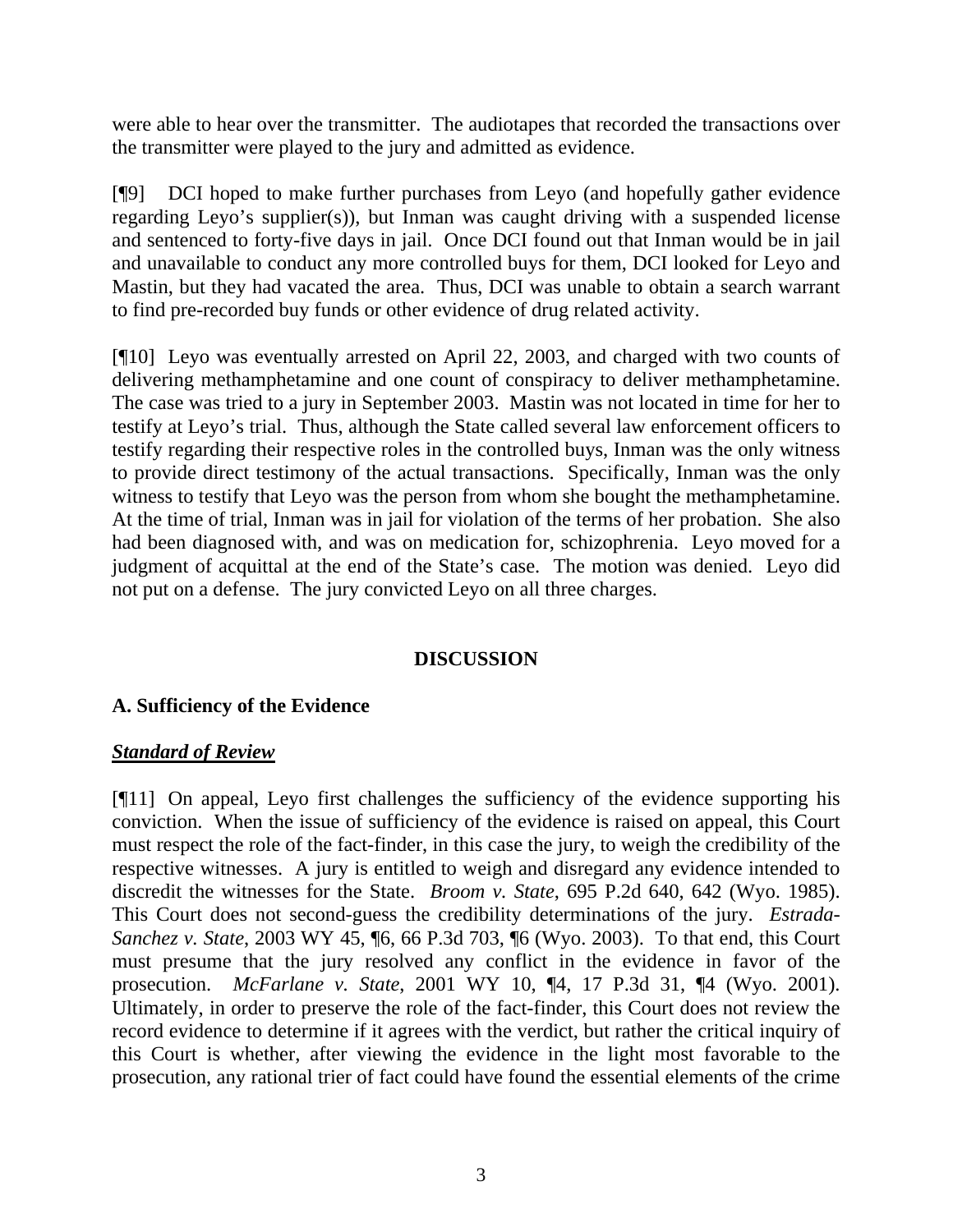proven beyond a reasonable doubt. *Ekholm v. State*, 2004 WY 159, ¶18, 102 P.3d 201, ¶18 (Wyo. 2004); *Tanner v. State*, 2002 WY 170, ¶7, 57 P.3d 1242, ¶7 (Wyo. 2002).

## *Discussion*

[¶12] Initially, Leyo questions this Court's standard of review on claims that the evidence adduced at trial was insufficient to support a guilty verdict. In a confusing argument, Leyo seemingly contends that this Court has strayed from the standard of review established by the United States Supreme Court in *Jackson v. Virginia*, 443 U.S. 307, 99 S.Ct. 2781, 61 L.Ed.2d 560 (1979). This Court finds Leyo's contention peculiar, particularly in light of the fact this Court has repeatedly directly quoted *Jackson* when explaining our standard of review:

> When addressing a claim that the evidence is insufficient to sustain the conviction for a crime, we apply the following standard:

> > This Court assesses whether all the evidence which was presented is adequate enough to form the basis for a reasonable inference of guilt beyond a reasonable doubt to be drawn by a finder of fact when that evidence is viewed in the light most favorable to the State. We will not substitute our judgment for that of the jury when we are applying this rule; our only duty is to determine whether a quorum of reasonable and rational individuals would, or even could, have come to the same result as the jury actually did.

*Hodges v. State*, 904 P.2d 334, 339 (Wyo.1995) (citation omitted); *see also Robinson v. State*, 11 P.3d 361, 368 (Wyo. 2000), *cert. denied*, 532 U.S. 980, 121 S.Ct. 1620, 149 L.Ed.2d 483 (2001). This inquiry does not require a court to determine whether it believes that the evidence at the trial established guilt beyond a reasonable doubt. *Broom v. State*, 695 P.2d 640, 642 (Wyo. 1985). Rather, the relevant question is whether, after viewing the evidence in the light most favorable to the prosecution, any rational trier of fact could have found the essential elements of the crime beyond a reasonable doubt. *Id.* This standard gives the trier of fact the responsibility to fairly resolve conflicts in the testimony, weigh the evidence, and draw reasonable inferences from the facts. *Id*. **"'Once a defendant has been found guilty of the crime charged, the factfinder's role as weigher of the evidence is preserved through a legal conclusion that upon**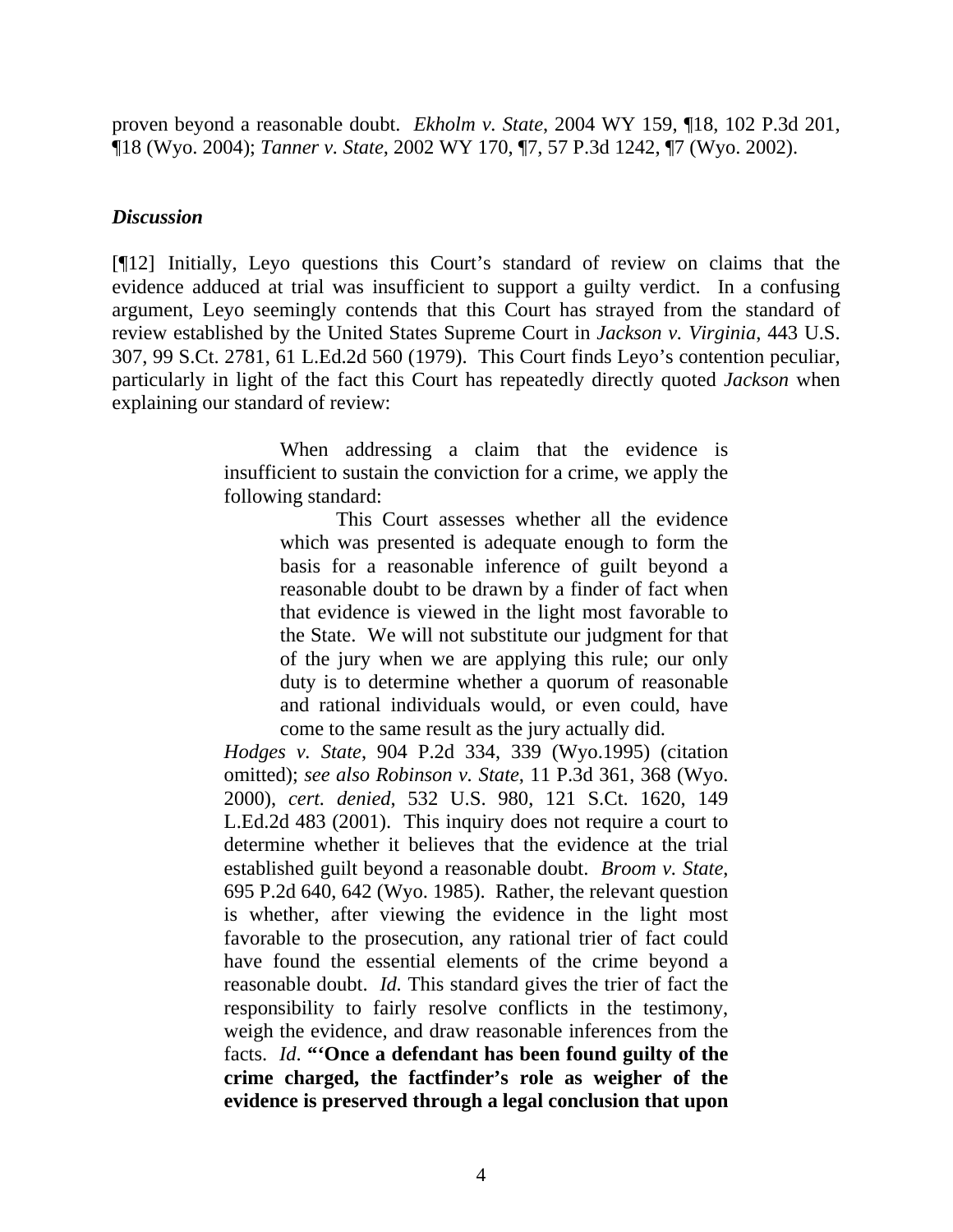**judicial review all of the evidence is to be considered in the light most favorable to the prosecution.'"** *Id***. (quoting**  *Jackson v. Virginia***, 443 U.S. 307, 319, 99 S.Ct. 2781, 61 L.Ed.2d 560 (1979)).**

*Willis v. State*, 2002 WY 79, ¶8, 46 P.3d 890, ¶8 (Wyo. 2002) (emphasis added).

[¶13] Leyo seems to be under the impression this Court has strayed from *Jackson* by essentially adopting two different standards of review. Leyo grounds this argument on the fact that occasionally this Court states that our review for sufficiency of evidence requires us to "accept as true the prosecution's evidence, give to the prosecution those inferences which may be reasonably and fairly drawn from that evidence, and do not consider the defendant's evidence in conflict with the prosecution's evidence and the inferences therefrom." *Brown v. State*, 2005 WY 37, ¶18, 109 P.3d 52, ¶18 (Wyo. 2005). Leyo concludes that when this Court states the standard of review in the above form, this Court limits the evidence it reviews to only that introduced by the prosecution. We fail, however, to understand the basis for this conclusion, since it would be impossible for this Court to determine what evidence conflicts if it does not review all record evidence.

[¶14] Leyo extends his argument by asserting that, once it is established that this Court reviews all record evidence, it naturally follows that this Court should consider all evidence when conducting its sufficiency review. Leyo's ultimate contention is that this Court "is not foreclosed from reviewing the entire record, even evidence that contradicts or conflicts with the State's theory and evidence" and indeed that this Court should not turn "a 'blind eye' to any and all evidence that happens to conflict with the State's evidence." In other words, Leyo is asking this Court to adopt a standard of review that fails to give deference to the fact-finder.

[¶15] We refuse to accept Leyo's argument that we alter our standard of review to essentially conduct a de novo review of the evidence. This Court has adopted and maintains a very consistent review process when reviewing whether sufficient evidence is present to sustain a criminal conviction. We do not reweigh the evidence. It is the province of the fact-finder to weigh credibility and resolve conflicts in the evidence. In order to honor the role of the fact-finder, we presume the existence of every fact the factfinder could reasonably deduce from the evidence that supports its verdict. The natural corollary is that this Court will disregard any evidence or legally supportable inferences that can be drawn from the evidence that conflicts with the verdict. Once this Court determines the facts the jury could have found in support of its verdict, we conclude our review by determining whether, based upon those facts, a quorum of reasonable and rational individuals could come to the same result as the jury actually did.

[¶16] This Court expressly rejects Leyo's argument that this Court should determine "factual sufficiency" by weighing all evidence, including conflicting and contradictory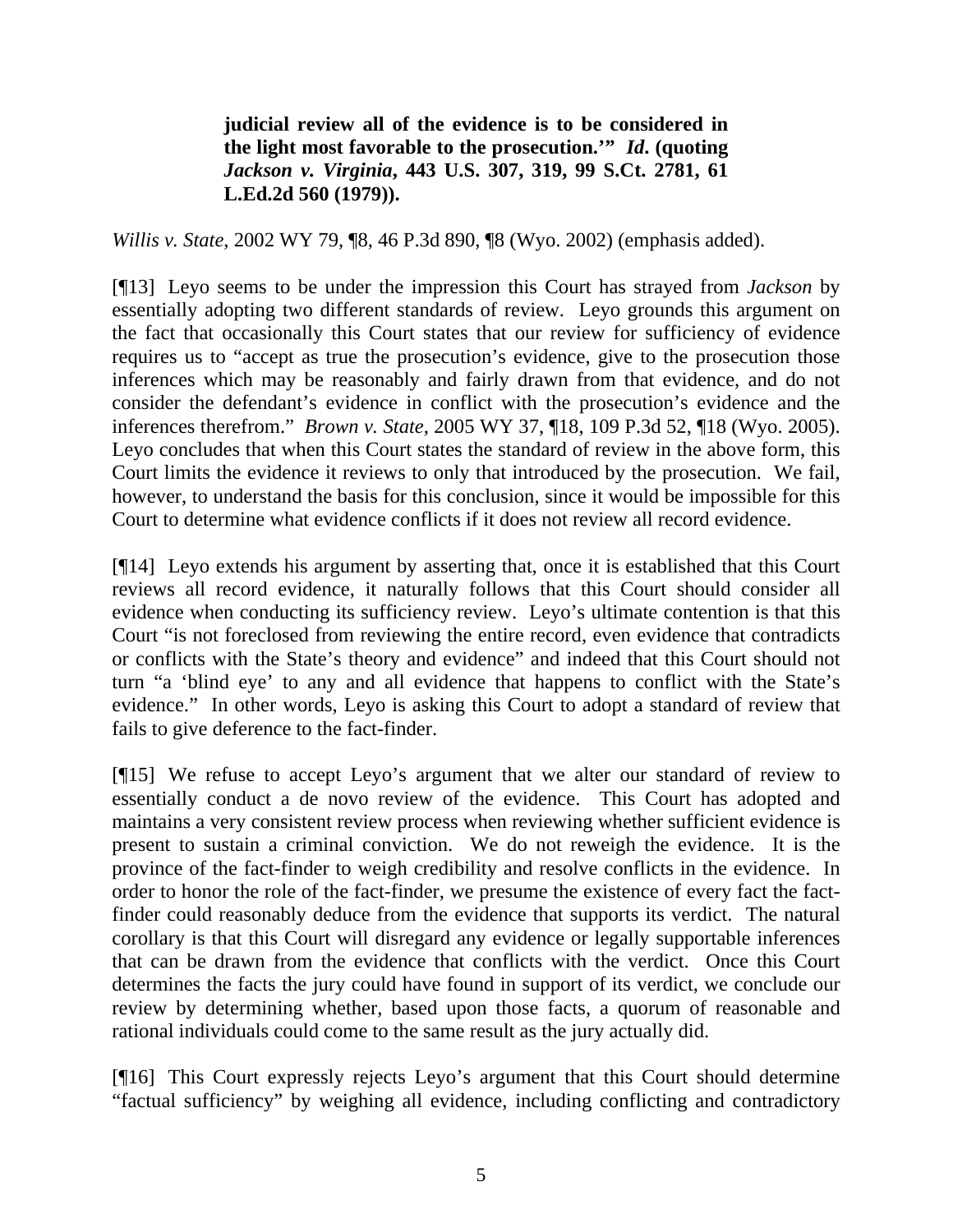evidence. Such argument is inconsistent with our duty to respect the role of the factfinder. As we recently stated in regard to a similar argument:

> Harlow's argument actually turns the legal standard on its head. The essence of Harlow's argument is that the jury should have believed Dowdell's protestations of Harlow's relative innocence, and should have resolved any apparent uncertainties in Ramon's testimony in favor of Harlow. But that is not the law. This Court does not look to see if there is evidence that might have supported the defendant's position. Rather,

> > "'[t]he appellate test for sufficiency of evidence is whether a rational trier of fact could have been sufficiently armed by the evidence to find the essential elements of the offense beyond a reasonable doubt. In assessing that issue, we view the evidence in a light most favorable to the state, affording [it] the benefit of all reasonable inferences to be drawn therefrom. It is not our task, let alone our place, to reweigh the evidence or reexamine the credibility of the witnesses."

*Nollen v. State*, 12 P.3d 682, 684 (Wyo. 2000) (quoting *Rodriguez v. State*, 962 P.2d 141, 148 (Wyo. 1998), and *Curl v. State*, 898 P.2d 369, 375 (Wyo. 1995)).

*Harlow v. State*, 2005 WY 12, ¶41, 105 P.3d 1049, ¶41 (Wyo. 2005) (alterations in original). Leyo has presented this Court with no compelling reason to turn our established standard of review on its head.

[¶17] Our accepted standard of review is easily applied to this case. This Court must review the record evidence and determine if there is sufficient evidence by which a quorum of rational individuals could have convicted Leyo. On appeal, Leyo does not seriously challenge that two drug buys actually took place. Instead, Leyo contends that the evidence is insufficient to identify him as the person who sold methamphetamine to Inman. In reviewing the evidence in this regard, we find that the sole evidence directly identifying Leyo as the person involved in the drug transactions comes from the testimony of Inman. Inman testified at trial that she bought methamphetamine from Leyo on two separate occasions. One buy was arranged directly through Leyo and one buy was arranged through Mastin. Inman specifically testified that on both occasions it was Leyo who delivered the methamphetamine.

[¶18] Leyo acknowledges that Inman provided this testimony. However, Leyo argues that corroborating evidence is required before a rational jury could find guilt beyond a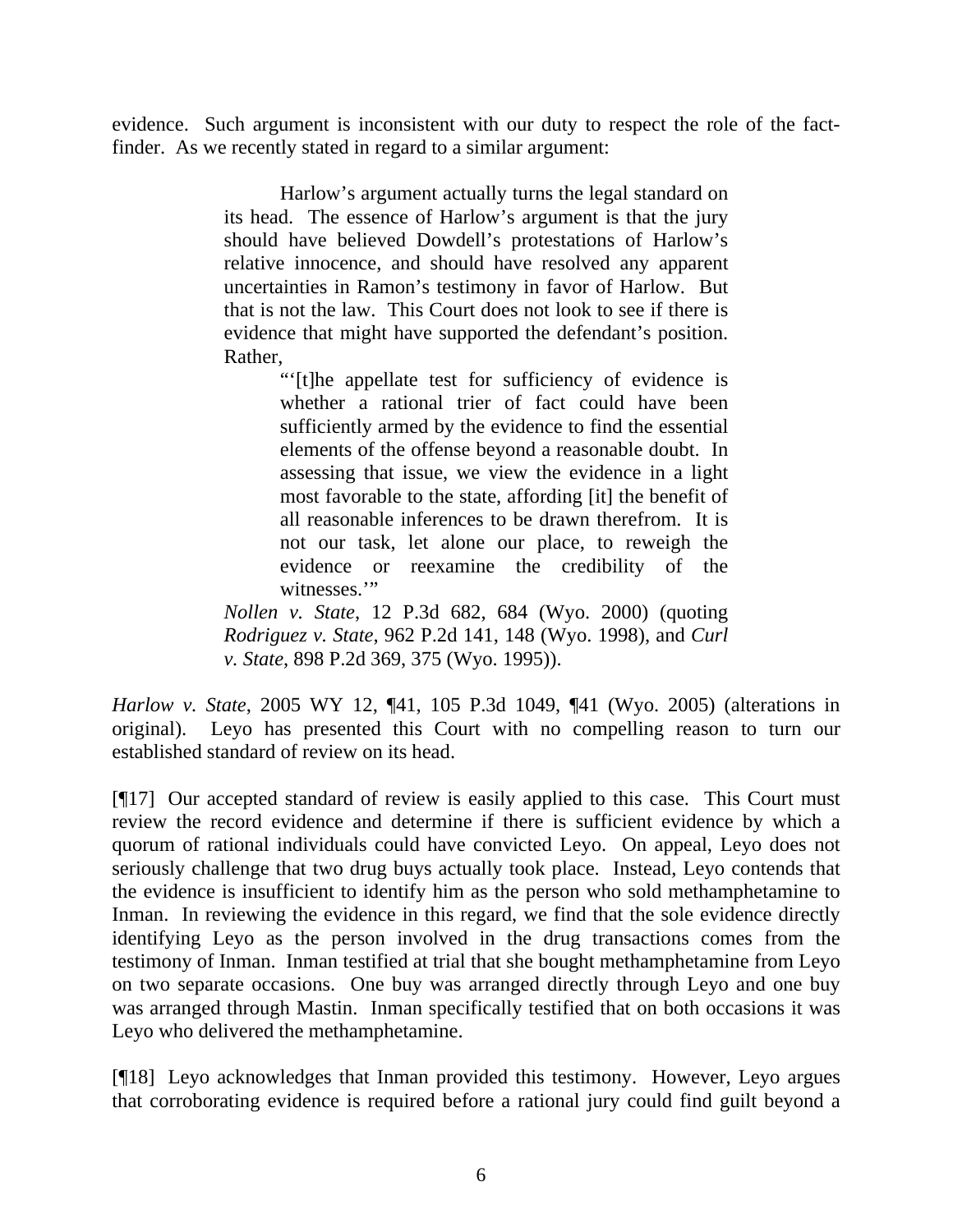reasonable doubt. This Court has never adopted a bright-line rule regarding the quantum of evidence required before a jury can convict a criminal defendant. There simply must be sufficient evidence to legally support a conviction. Inman's testimony, given from personal, first-hand knowledge, provided direct evidence of Leyo's involvement. This testimony is sufficient, as a matter of law, to support Leyo's convictions for drug trafficking.

[¶19] Leyo continues that, because Inman is an "all around bad person," it is irrational and unreasonable for the jury to believe anything she said. Leyo also argues that no rational jury would have relied on Inman's testimony because her testimony was internally inconsistent. The jury obviously did not agree with Leyo's position. Again, it is within the province of the jury to determine the credibility of witnesses and resolve conflicts in the evidence. This Court will not second-guess the evidentiary determinations of the jury.

[¶20] Leyo presents similar arguments in his claim that insufficient evidence exists to support his conviction of conspiracy to deliver methamphetamine. Again, the only direct evidence regarding the existence of a conspiracy was provided through Inman's testimony. Again, Leyo attacks the verdict by arguing that, because there is no evidence corroborating Inman's testimony, there is not enough evidence to support his conspiracy conviction. We reiterate that there is no bright-line rule regarding the quantum of evidence required before a jury can convict a criminal defendant. The essential determination is simply if there is evidence supporting a finding of the elements of conspiracy beyond a reasonable doubt.

[¶21] Leyo also argues that, even assuming the jury believed Inman, Inman's testimony is insufficient to prove an agreement existed between himself and Mastin to deliver methamphetamine as a matter of law. Under Wyoming law, a conspiracy can be found if there is evidence of a tacit agreement between parties to commit a crime:

> A conspiracy is "commonly . . . defined as an agreement between two or more people to commit an unlawful act." *Wehr v. State*, 841 P.2d 104, 109 (Wyo. 1992). The elements

> > of a conspiracy involving a controlled substance are: (1) at least a tacit understanding between the defendant and a co-conspirator to commit an act violative of Wyoming's controlled substances act, and (2) intent by the defendant to commit the elements of the offense which was the object of the understanding. Due to the covert nature of the crime, circumstantial evidence may be relied upon to establish the conspiracy.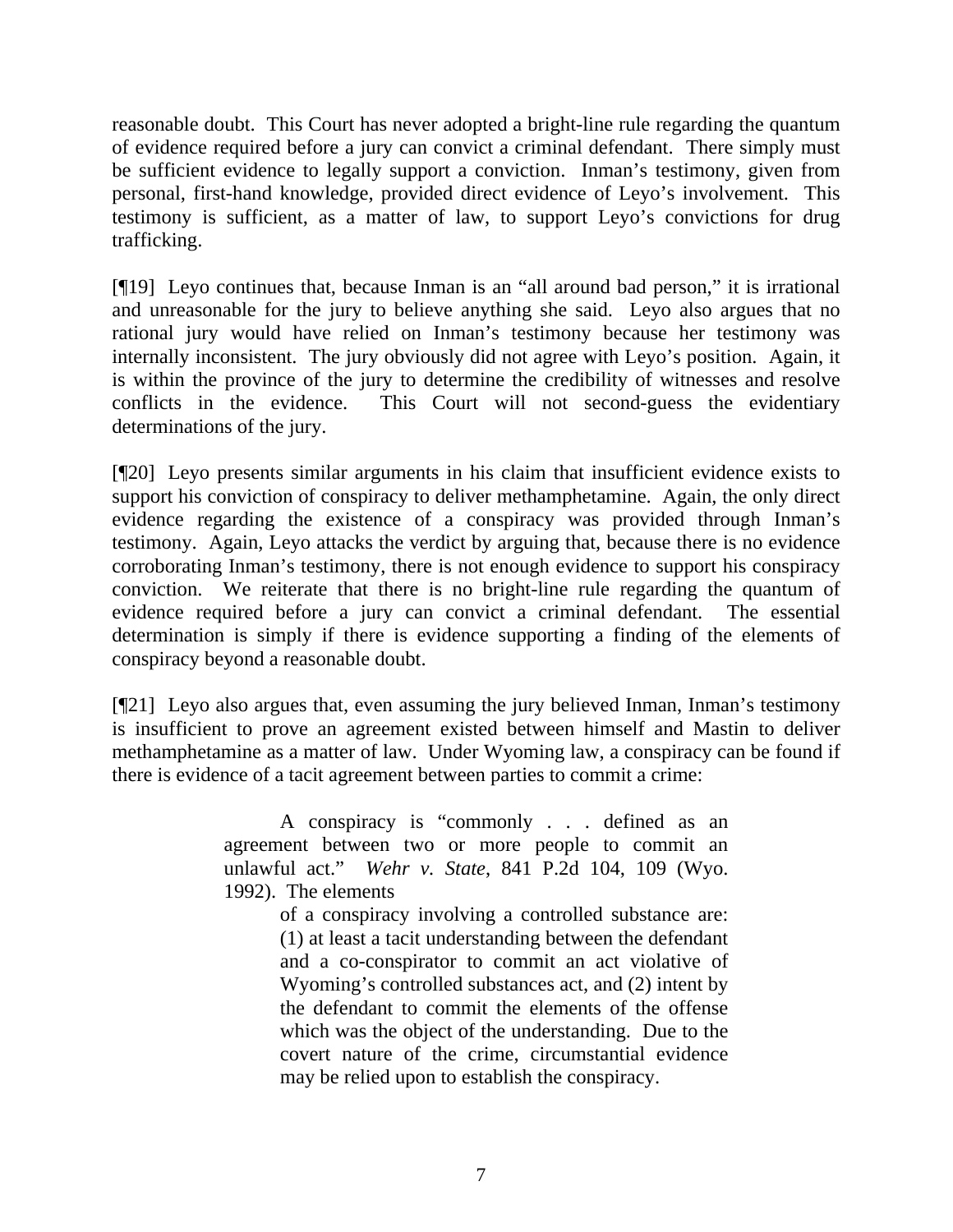*Sotolongo-Garcia v. State*, 2002 WY 185, ¶14, 60 P.3d 687, 690 (Wyo. 2002). We have said that

> the formal requirements of the criminal agreement are not stringent. A "meeting of the minds" concept is unnecessary; "[a] mere tacit understanding will suffice, and there need not be any written statement or even a speaking of words which expressly communicates agreement."

*Burk v. State*, 848 P.2d 225, 235 (Wyo. 1993) (quoting *Burke v. State*, 746 P.2d 852, 855 (Wyo. 1987)). More particularly,

[t]he agreement that must be shown to support a conviction of a conspiracy to commit a crime is not the same as the "meeting of the minds" demanded for a contract. In *Bigelow [v. State]*, 768 P.2d [558] at 562 [(Wyo.1989)], we said:

"One might suppose that the agreement necessary for conspiracy is essentially like the agreement or 'meeting of the minds' which is critical to a contract, but this is **not** the case. Although there continues to exist some uncertainty as to the precise meaning of [the] word in the context of conspiracy, it is clear that the definition in this setting is somewhat more lax than elsewhere. A mere tacit understanding will suffice, and there need not be any written statement or even a speaking of words which expressly communicates agreement."

*Wehr*, 841 P.2d at 109-110 (emphasis in original). "'Because most conspiracies are clandestine in nature, the prosecution is seldom able to present direct evidence of the agreement. Courts have been sympathetic to this problem, and it is thus well established that the prosecution may "rely on inferences drawn from the course of conduct of the alleged conspirators."'" *Martinez v. State*, 943 P.2d 1178, 1183 (Wyo. 1997) (quoting *Smith v. State*, 902 P.2d 1271, 1281-82 (Wyo. 1995)).

*Ekholm,*  $\mathbb{Z}22$ . The jury was instructed accordingly.

[¶22] Despite this recent pronouncement regarding the elements of conspiracy, Leyo initially suggests that the "tacit" agreement standard should be changed to require proof of a "meeting of the minds" before a conspiracy can be found. However, Leyo retracts from this argument by analyzing the facts of this case in the context of the tacit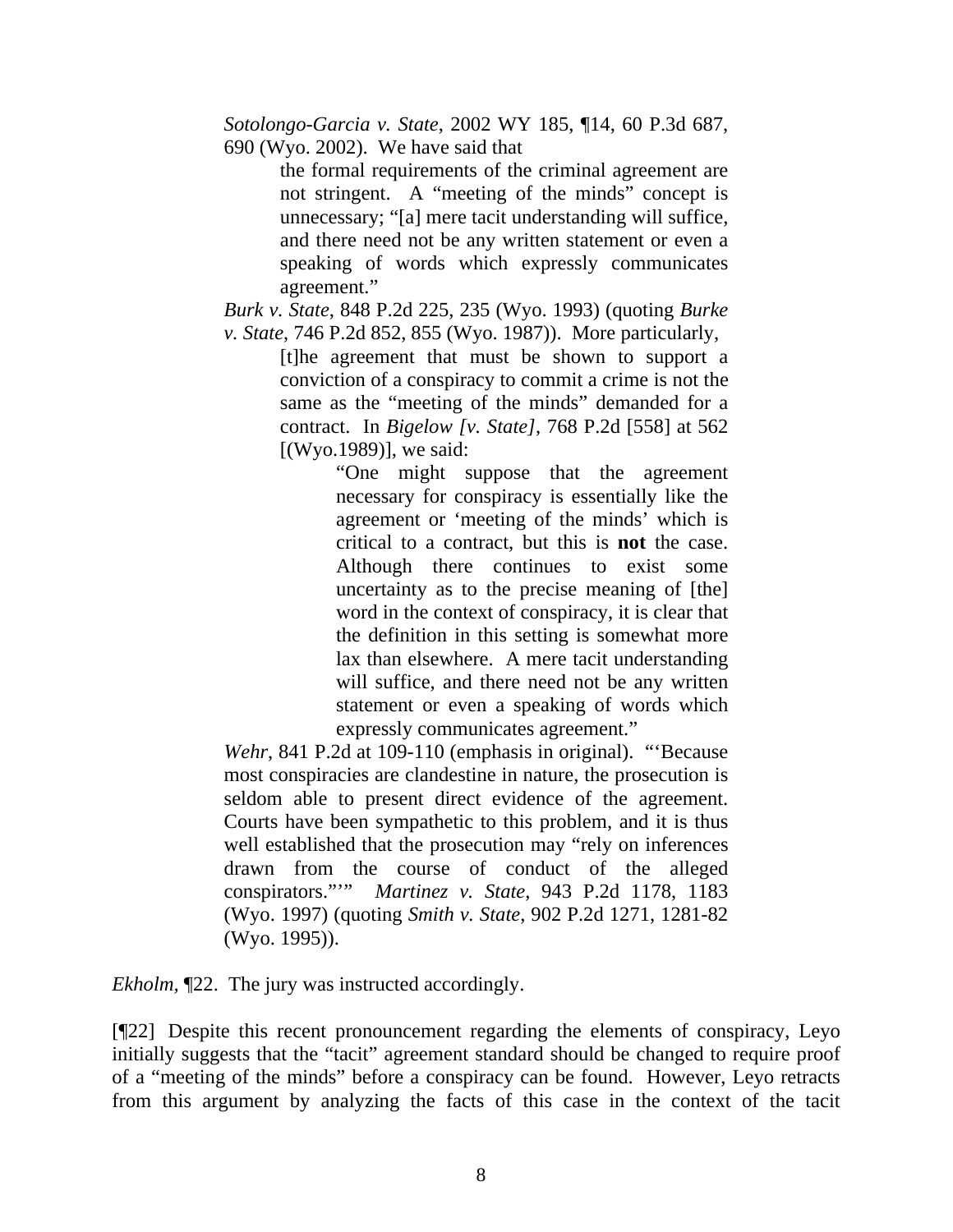agreement standard. Because Leyo has not suggested the outcome would be any different under the "meeting of the minds" standard he proposes, we will not address the issue further.

[¶23] Looking to Inman's testimony, Inman testified that she believed Mastin and Leyo were working together. Inman's testimony established that she arranged the first buy directly with Leyo while they were in Mastin's motel room, with Mastin present. Inman returned the next day to Mastin's motel room and bought methamphetamine from Leyo, again with Mastin present. Inman arranged the second methamphetamine purchase through Mastin. At some point, Inman told Mastin that she wanted to buy 3.5 grams of methamphetamine (commonly referred to as an eight ball). Mastin told Inman that her supplier was leaving town so she could not personally sell any methamphetamine to Inman, but Leyo had some methamphetamine he would sell to Inman.

[¶24] Once the controlled buy was set up, Inman went to a room at a different motel as Mastin had moved out of the original motel. Mastin answered the door. Leyo was in the room. Mastin explained to Inman that Leyo had not been able to get the eight ball that Inman had wanted, but that Leyo had 1.75 grams (commonly referred to as a "teener") he would sell to her. Specifically, Inman testified that Mastin told her "[Leyo] couldn't get a hold of an eight-ball, so a teener was the only thing they could do." Inman agreed to purchase the amount of methamphetamine Mastin told her was available. Leyo handed Inman the methamphetamine, and Inman placed the DCI purchase money on the bed.

[¶25] The testimony presented is sufficient to support a determination by a rational jury that Leyo and Mastin conspired to deliver methamphetamine to Inman. Direct evidence of an agreement is not necessary to a finding that a conspiracy existed. A jury may make reasonable inferences from the course of conduct of the alleged conspirators. In this case, Leyo sold methamphetamine out of Mastin's motel room with Mastin's knowledge. Mastin negotiated for Inman to buy methamphetamine from Leyo at least partially with Leyo's knowledge. Leyo delivered to Inman the quantity of methamphetamine agreed to between Inman and Mastin. From this conduct, it is reasonable to infer that Mastin and Leyo agreed to work together to deliver methamphetamine. Leyo actively engaged in furthering the conspiracy's common purpose by delivering methamphetamine to Inman in fulfillment of the terms of the purchase as negotiated by Mastin and Inman. Inman's testimony is sufficient to support a finding that Leyo conspired with Mastin to deliver methamphetamine.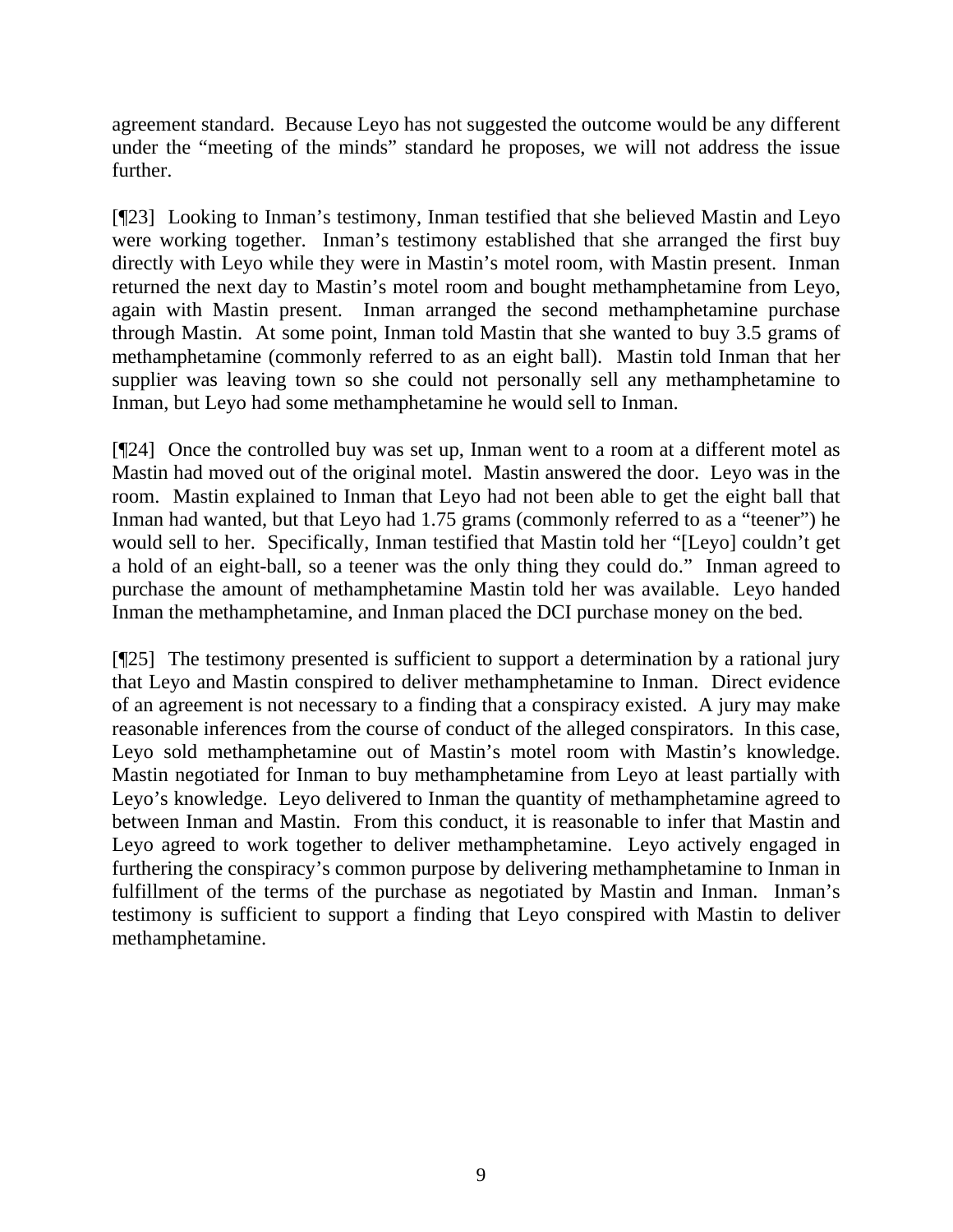## **B. Prosecutorial Misconduct**

### *Standard of Review*

[¶26] Leyo claims that the prosecutor engaged in misconduct during his closing argument.

> Claims of prosecutorial misconduct are settled by reference to the entire record and hinge on whether the accused's case has been so prejudiced as to constitute the denial of a fair trial. *English v. State*, 982 P.2d 139, 143 (Wyo. 1999) (quoting *Gayler v. State*, 957 P.2d 855, 860 (Wyo. 1998); *Arevalo v. State*, 939 P.2d 228, 230 (Wyo. 1997)). The propriety of any comment within a closing argument is judged "in the context of the prosecutor's entire argument, considering the context of the statements and comparing them with the evidence produced at the trial." *Wilks* [*v. State,* 2002 WY 100, 49 P.3d 975 (Wyo. 2002)], at ¶26 (citing *Burton v. State*, 2002 WY 71, ¶11, 46 P.3d 309, ¶11 (Wyo. 2002)). The burden of proving prejudicial error rests with the appellant. *Wilks*, at ¶26; *see also Taylor* [*v. State,* 2001 WY 13, 17 P.3d 715 (Wyo. 2001)], at ¶19; *Tennant v. State*, 786 P.2d 339, 346 (Wyo. 1990).

*Duke v. State*, 2004 WY 99, ¶100, 99 P.3d 928, ¶100 (Wyo. 2004). Because Leyo failed to make a contemporaneous objection to the alleged instance of prosecutorial misconduct, we review the closing argument for plain error. "Plain error exists when 1) the record is clear about the incident alleged as error; 2) there was a transgression of a clear and unequivocal rule of law; and 3) the party claiming the error was denied a substantial right which materially prejudiced him." *Condra v. State*, 2004 WY 131, ¶6, 100 P.3d 386, ¶6 (Wyo. 2004) (quoting *Dysthe v. State*, 2003 WY 20, ¶23, 63 P.3d 875, ¶23 (Wyo. 2003)).

## *Discussion*

[¶27] Leyo argues that the prosecutor prejudicially appealed to the jurors' passions and prejudices by telling them, in the following remarks, about legislative policy behind the prohibition against delivery of methamphetamine and why the drug culture was bad:

> The law says you do not distribute controlled substances. And I think probably one of the best arguments that the legislature might be able to present as to why they came up with that law was Amanda Inman, herself. You look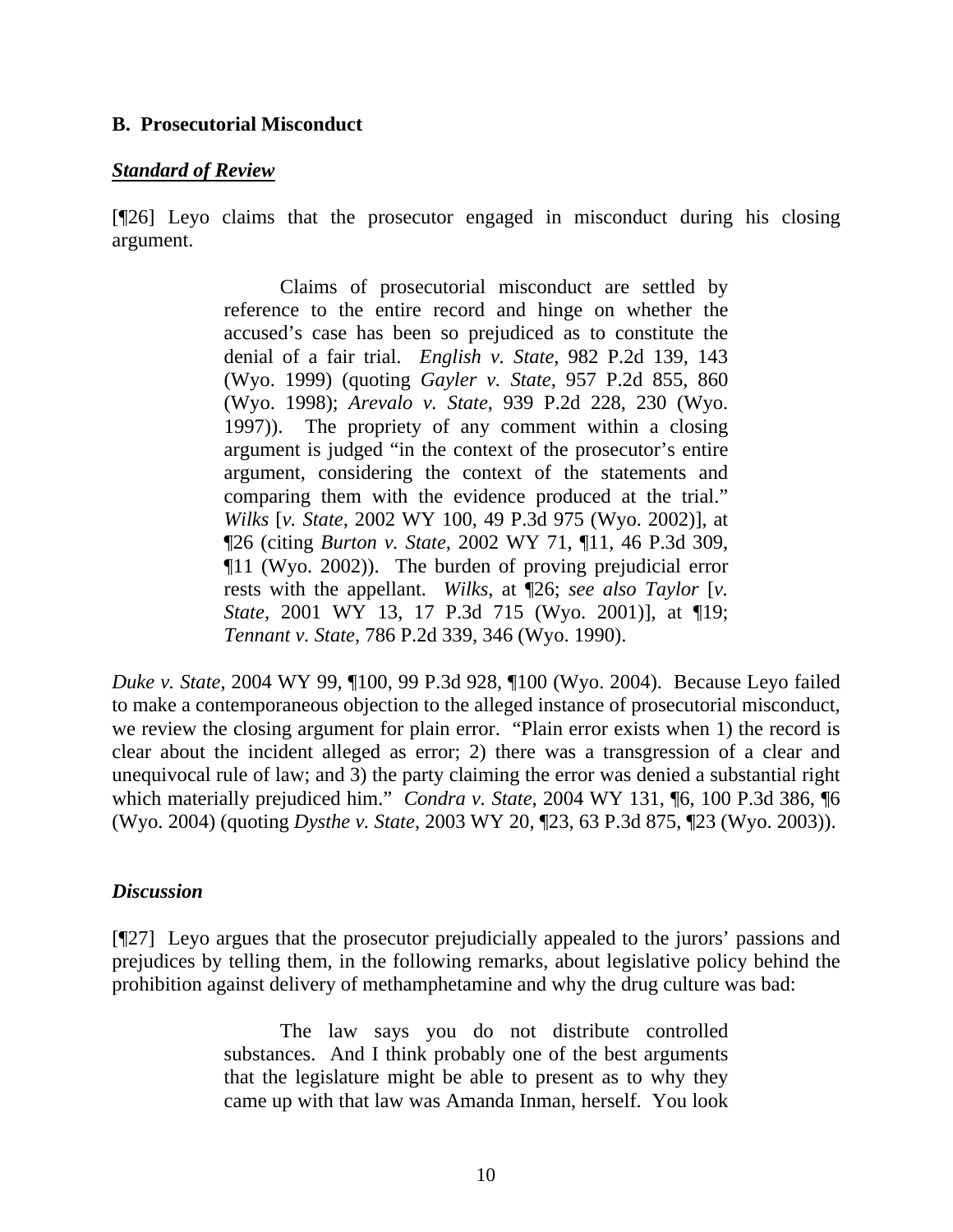at that, think about what her life was like. You can see the destruction that drugs have caused in her life. She's an intravenous drug user and has been so for the last three years. She'll have to be shut up.

A week ago when she got arrested, she was arrested for more trouble. She's been in trouble because she's a drug user. And, you know, it would be nice if we could go out and get boy scouts or Roman Catholic choir boys to be our confidential informants. But unfortunately, they don't run in the circles where drugs are being dealt. And that's why we have to deal with the Amanda Inmans of the world. And that's why we have to do the things that we do. It's a shame. It's really a shame this kind of problem exists. And it's a shame that's the kind of thing that we have to do to combat it.

But I believe it was King Tristanni used to say, "If you are going to tell a story about life in hell, you can't be surprised that your witnesses all end up being devils." Unfortunately, that's exactly what we've got here. There is a very bad situation going on with drug use.

As I say, Amanda Inman is a fairly clear example of the kind of wreckage that drug use results in. She is not a person you would want to spend a whole bunch of time with.

For the sake of context, we will continue a little further in the prosecutor's statements:

And I think that's what makes this a tough job for police. The fact of the matter is you are going to have to look at Amanda, herself. I mean, I know you did; I watched you as she testified.

The question you've got to resolve in your own mind is do you believe her? Is she somebody that you can believe? And you are going to have to assess her testimony because she basically, as everybody has pointed out from the beginning, was the one who was telling what happened in this case. . . .

\* \* \* \*

. . . But what happened behind those closed doors and drawn curtains at the [two motels], you are going to have to rely on what Amanda Inman said.